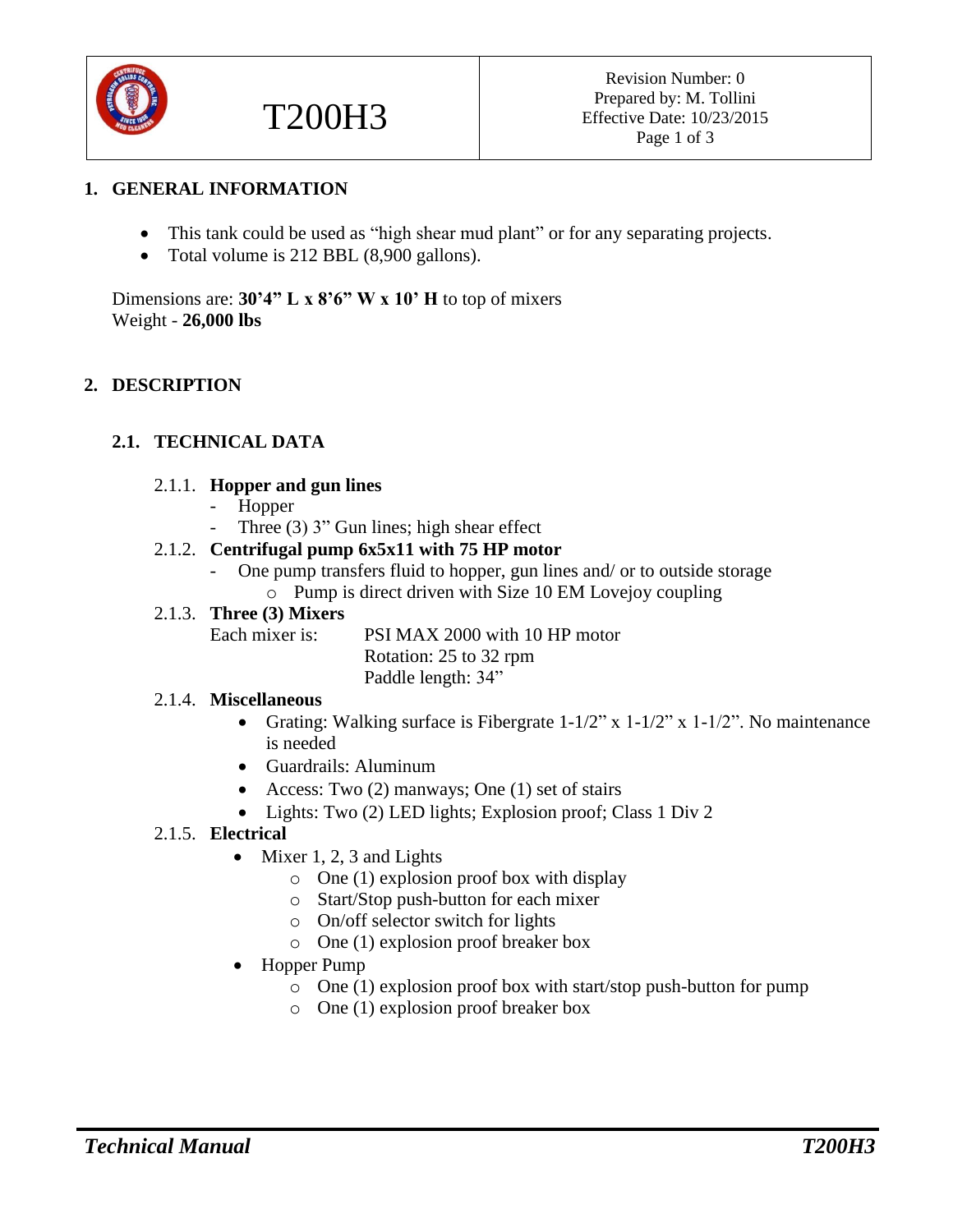

Revision Number: 0 Prepared by: M. Tollini Effective Date: 10/23/2015 Page 2 of 3

# **3. PICTURES**